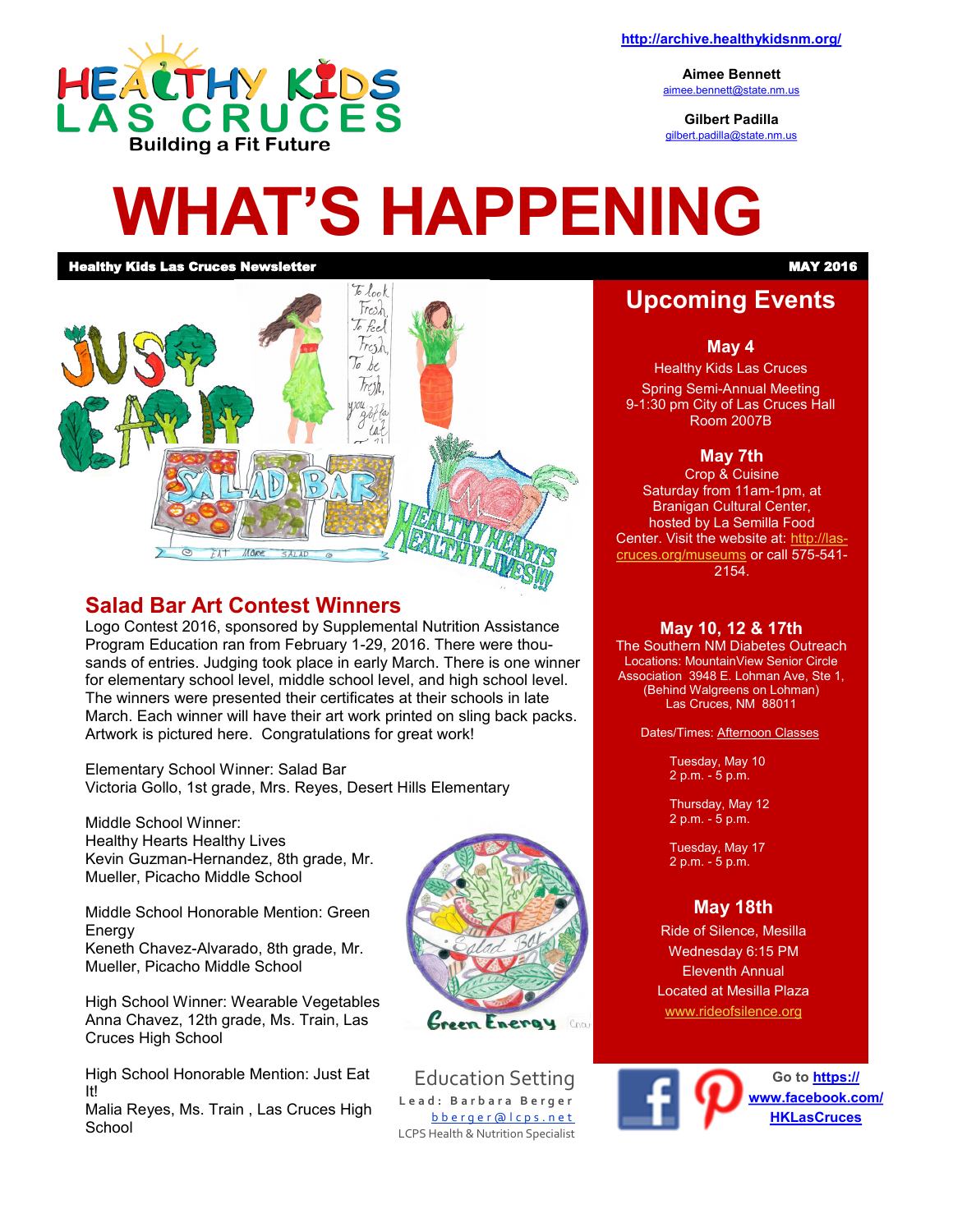

# **National Walk & Bike to School Day**

**Safe Routes to School - Las Cruces Public Schools, Las Cruces New Mexico**  Walking and bicycling to school enables children to incorporate the regular physical activity they need each day while also forming healthy habits that can last a lifetime. Walking and biking programs increase safety by reducing traffic around schools as well as by teaching kids good pedestrian and bicycle skills. The sense of community also builds as children and parents develop walking and bicycling buddies and chat with neighbors on the sidewalk or path. Please join us at any of the event. A complete listing of events to participate can be found on the Healthy Kids Las Cruces Facebook or the [LCPS website.](http://lcps.k12.nm.us/)

For more information, please contact Ashleigh Curry: **[acurry@lcps.k12.nm.us](mailto:acurry@lcps.k12.nm.us)** or 575-202-1317

### **Name the Downtown Plaza**

The new downtown plaza is nearing completion, but it needs a name. The Community Development is asking the public to submit their entries to name the new facility.

Those interested can send in a written submission to: Name the Downtown Plaza,

ATTN: Community Development

P.O. Box 20000, Las Cruces, NM 88001. Email your submission to [downtown@las](mailto:downtown@las-cruces.org)-cruces.org. Or go to las-[cruces.org](http://www.las-cruces.org/) and click on the Name the Plaza Hot Topic Link. Suggestions must include a name for the plaza, contact information for the person or group making the suggestion, and a reason why they choose the name they are proposing. Suggestions will be taken through Friday, May 27, 2016 at 5 p.m. For more information call Raymond Burchfield at (575) 528-3094.



**New!!!** A new splash pad at the Metro Verde Splash Park located at 7125 Metro Park St. (across the street from Monte Vista Elementary School) will be available to the public May 4, 2016. The

splash pad will be the first for the City of Las Cruces with a second set to open this fall at the new downtown Civic Plaza.

> Community & Families Lead: Phil Catanach [pcatanach@las](mailto:mjohnston@las-cruces.org)-cruces.org City of Las Cruces Parks and Recreation Youth Programs Director

Community & Regional Planning **L e a d : A n d y H u m e** [ahume@las](mailto:ahume@las-cruces.org)-cruces.org Downtown Coordinator, Las Cruces Community Development

# **Melanoma/Skin Cancer Detection & Prevention Month**

Skin cancer is the most common type of cancer in the United States. Ultraviolet (UV) radiation from the sun is the main cause of skin cancer. UV damage can also cause wrinkles and blotches or spots on your skin. The good news is that skin cancer can be prevented, and it can almost be cured when its found and tested early.

Healthy Kids Las Cruces is proud to participate in Melanoma/Skin Caner Detection and Prevention Month by helping to spread the prevention message.

- Take simple steps today to protect your skin and your children's;
- Stay out of the sun between 10 a.m. & 4 p.m.
- Use sunscreen with SPF 15 or higher. Put on sunscreen every 2 hours and after you swim or sweat.
- Healthcare Setting Lead: Dr. Danielle Nixon [d r n i x o n @ f u l l b l o o m p e d i a t r i c s . c o m](mailto:drnixon@fullbloompediatrics.com) Pediatrician at Full Bloom Pediatrics Cover up with long sleeves and a hat.